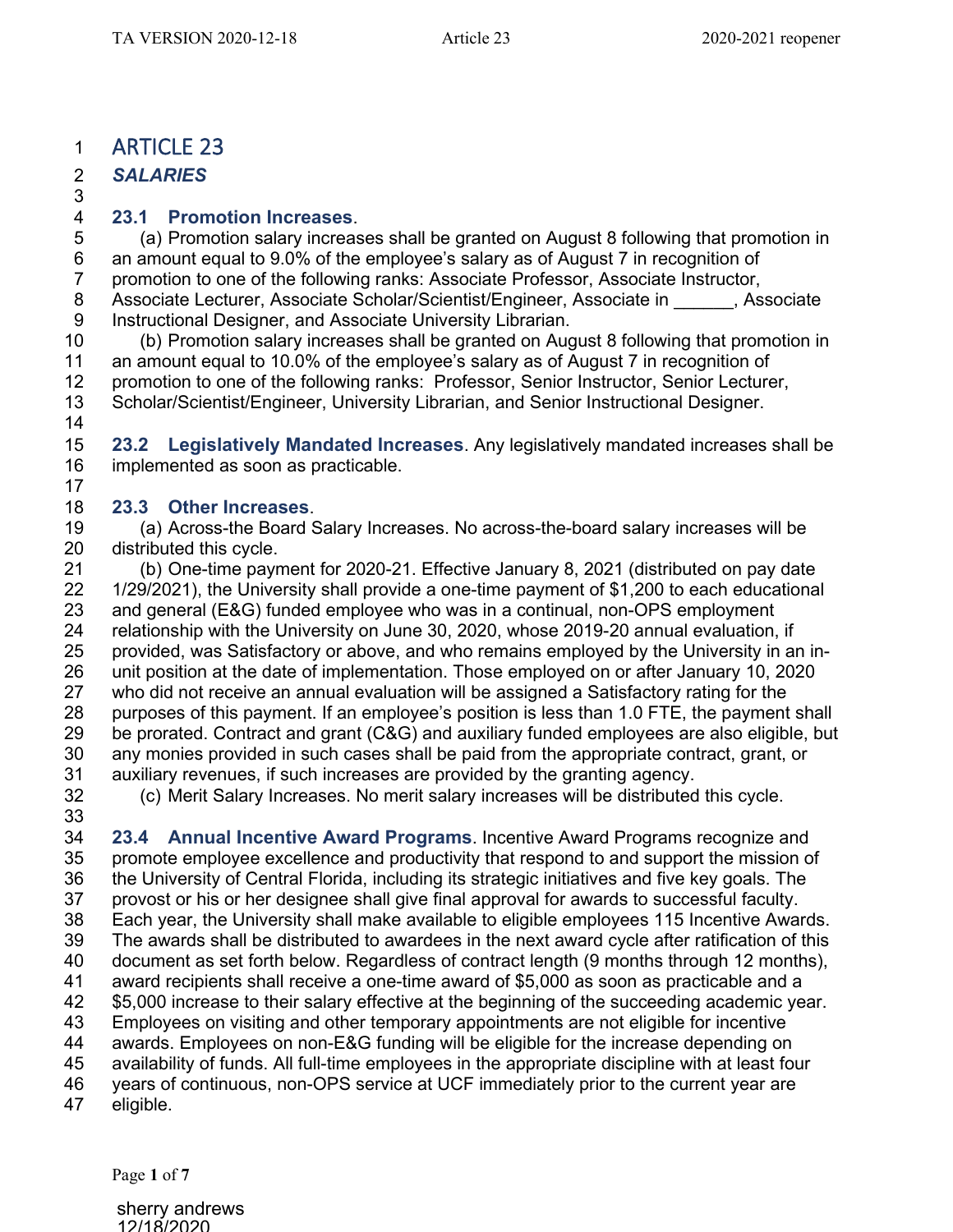(a) UCF-Teaching Incentive Program. The UCF-Teaching Incentive Program ("UCF- TIP") rewards teaching productivity and excellence. Each academic year the University shall make available up to fifty-five UCF-TIP awards to eligible employees. The UCF-TIP award recognizes employee contributions to UCF's key goals of offering the best undergraduate education available in Florida and achieving international prominence in key programs of graduate study. Employees applying for TIPs must meet current productivity criteria.

 (b) UCF-Research Incentive Award Program. The UCF-Research Incentive Award ("UCF-RIA") program recognizes outstanding research, scholarly, or creative activity that advances the body of knowledge in a particular field, including interdisciplinary research and collaborations. Each academic year the University shall make available up to fifty-five UCF-RIA awards to eligible employees. The UCF-RIA award recognizes employee contributions to UCF's key goal of achieving international prominence in research and creative activities.

 (c) Scholarship of Teaching and Learning Awards (SoTLs). SoTLs recognize discovery, reflection, and using evidence-based methods to research effective teaching and student learning. While the implementation of SoTL outcomes may result in teaching excellence and increased teaching effectiveness, this award recognizes scholarly efforts beyond teaching excellence. The University shall make available up to five SoTL awards.

 (d) Applications for Incentive Awards. Applications shall be completed online. These awards shall be made according to the criteria or procedures listed on the Faculty Excellence website.

69 (e) Incentive Award Selection.<br>70 (1) TIPs/RIAs. College or u (1) TIPs/RIAs. College or unit committees for the TIP and RIA award programs shall be elected by and from the unit employees. The committees shall equitably represent the departments or units within them. Employees who plan to apply in the current cycle for a particular award shall not be eligible to serve on the committee. A committee chairperson for each incentive award program shall be elected by and from the college/unit committee. The chairperson shall charge the committee that members shall only consider the merits of the application. No additional outside information or discussion of position, e.g., instructor 77 vs. tenure track employee, past awards, current salary, etc., may be considered, nor may<br>78 additional criteria be used. The committee shall review the award applications and shall additional criteria be used. The committee shall review the award applications and shall submit a ranked list of recommended employees to the dean or dean's representative. In ranking the applicants, committee members shall only consider the merits of the application.

 a. Each committee member shall review all applications and transmit a preliminary ranking to the committee chair. Committee members may rank as many applicants as they deem merit the award, with the highest rank given to the top candidate (i.e., the highest rank equals the number of applicants, N), the next highest rank being N-1, and so on. Applications that are not deemed acceptable for an award by a committee member shall be left unranked in that committee member's rankings.

 b. In larger colleges or units, subcommittees may be formed from the committee at-large in the interest of efficient evaluation of the incentive award applications. Each subcommittee must include at least three members, and every member of the committee at- large must serve on a subcommittee. The applications to be reviewed shall be equitably partitioned among the subcommittees. The subcommittees shall follow the ranking

procedure outlined above to determine which applications they recommend to the

committee at-large. Then the committee at-large shall be convened to review the

applications recommended by the subcommittees.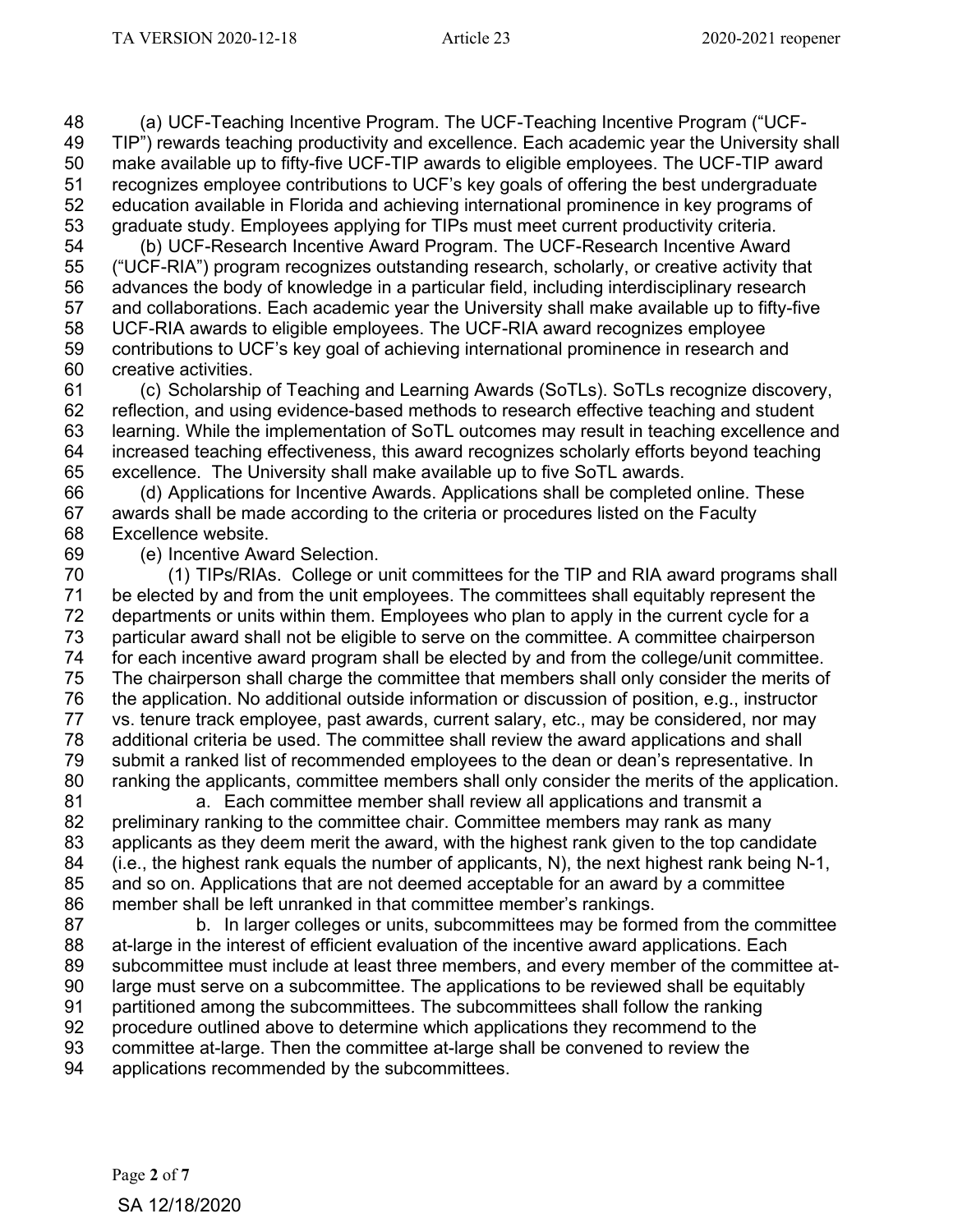c. The committee chair shall convene the committee (at-large) and review their initial rankings. Discussion shall be limited to information contained in the application and may focus on applicants with few or dispersed rankings.

98 d. Following this discussion, the committee shall use a secret ballot to rank<br>99 candidates using the procedure outlined in (a) above. candidates using the procedure outlined in (a) above.

 e. A majority of voting committee members present must rank an applicant for that employee to be eligible for an incentive award.

 f. The applicant with the highest mean rank (i.e., the sum of the applicant's 103 rankings divided by the number of committee members present) shall have the highest<br>104 priority for an incentive award, the applicant with the next highest mean rank the next priority for an incentive award, the applicant with the next highest mean rank the next highest priority, and so on, until all applicants who received rankings by a majority of committee members present are ranked in order.

 g. In the case of T applicants with tied mean rank for the final T-1 or fewer 108 available award(s), the procedure outlined in (a) above, with T being the highest possible 109 rank, shall be used to break the ties. The ranking process outlined in (a) above shall be rank, shall be used to break the ties. The ranking process outlined in (a) above shall be used as many times in succession as necessary until all such ties are resolved and a final 111 ranked list is complete.<br>112 b. The comi

h. The committee chair shall transmit this ranked list to the dean or dean's representative, or unit head who reviews and approves the awards. If the selection committee awards fewer than the number of awards available or if the dean or unit head does not approve an award from the list submitted by the selection committee, then the 116 award(s) shall be retained in the same college or unit for one additional cycle before it is 117 returned to the overall pool for apportionment. returned to the overall pool for apportionment.

**i.** For purposes of TIP/RIA selection as stated above, "college" shall also include the group of employees whose primary assignment is in the College of Undergraduate Studies, the College of Graduate Studies, an institute or center. These employees shall be grouped together for purposes of calculating the number of awards available for each award category. The college committee shall consist of a member from each of the units represented.

 **23.5 Excellence Awards**. The University shall implement the merit-based bonuses set forth below to recognize and promote employee excellence and productivity that respond to and support the mission of the University of Central Florida.

 (a) Trustee Chair Professorship. The UCF Trustee Chair Professorship is a multi-year appointment awarded to employees with an extraordinary record of accomplishment in the three primary areas of academic endeavor: teaching, research and service. The objective of this appointment is to recognize and celebrate outstanding performance with a title and resources commensurate with accomplishment.

 (1) Award recipients shall receive an annual budget of \$50,000 funded by the University. Up to \$25,000 can be used as a salary supplement. These chairs have a five-year appointment.

135 (2) Each academic year, the University may award Trustee Chair Professorships.<br>136 (3) The eligibility criteria for an applicant is holding the rank of tenured professor: t (3) The eligibility criteria for an applicant is holding the rank of tenured professor; the applicant must be recognized as a "foremost scholar" in his or her chosen area of expertise, meaning known as a preeminent scholar in his or her discipline; and have a positive impact to other scholars at UCF. Applications will be reviewed by a committee consisting of one 140 Trustee Chair, one Pegasus Professor, the Chair of the Faculty Senate, and the Vice<br>141 Provost for Faculty Excellence. An emplovee who holds the rank of full professor shal Provost for Faculty Excellence. An employee who holds the rank of full professor shall be appointed by the UCF-UFF Chapter President to serve as an ex officio member of the

SA 12/18/2020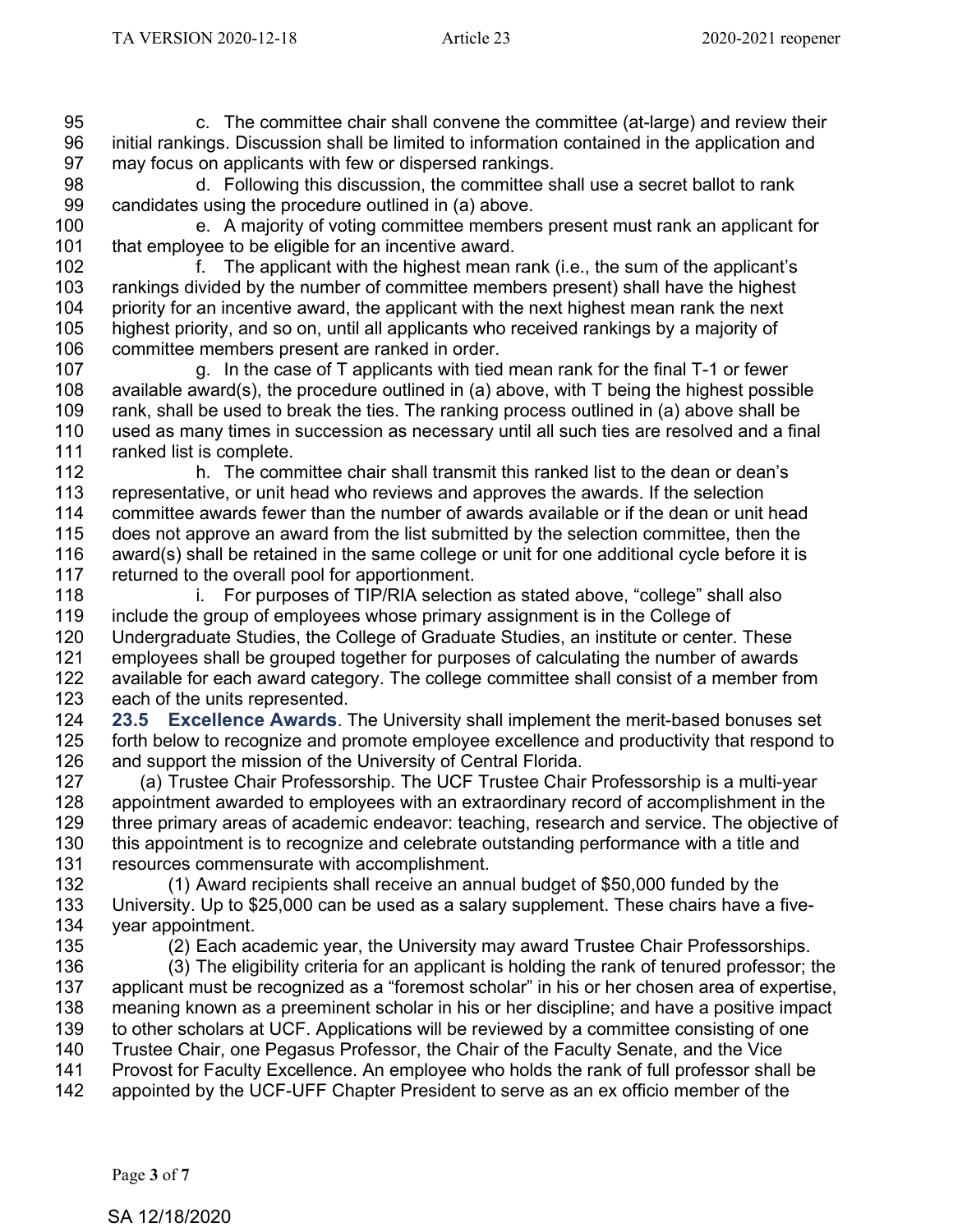committee, and shall not have a voting role except in the case of breaking any tie votes.

The President and Provost or designee will make the final appointment.

Page **4** of **7** (b) Pegasus Professor. The Pegasus Professor award recognizes excellence in the 146 three primary areas of academic endeavor: teaching, research and service.<br>147 (1) Award recipients shall receive a one-time payment of \$5,000 as v  $(1)$  Award recipients shall receive a one-time payment of \$5,000 as well as a Pegasus statue. (2) Each academic year, the University may award Pegasus Professor awards. (3) The eligibility criteria is having completed five years at the rank of tenured 151 professor at UCF; having achieved excellence in teaching, research and/or creative activity;<br>152 and demonstrable service and scope of national and international impact. The awards are and demonstrable service and scope of national and international impact. The awards are ultimately determined by the President or designee. (c) Excellence Awards. All full-time employees in the appropriate discipline with at least three years of continuous non-visiting, non-OPS service at UCF immediately prior to the 156 current year are eligible, except for employees who have received a college or university<br>157 excellence award in the past three academic vears in the category for which they are excellence award in the past three academic years in the category for which they are applying. For some Excellence awards, additional eligibility criteria are specified below. Award recipients shall receive a one-time payment of \$2,000. Each academic year, the University shall award Excellence in Undergraduate Teaching awards, one University Award for Excellence in Undergraduate Teaching, Excellence in Graduate Teaching awards, one University Award for Excellence in Graduate Teaching, one University Award for Excellence in Faculty Academic Advising, Excellence in Research awards, one University Distinguished Research award, one University Award for Excellence in Professional Service, one Excellence in Librarianship award, and one Excellence in Instructional Design award. (1) Excellence in Undergraduate Teaching awards. a. Eligibility. Employees must be assigned to teach at least two undergraduate courses in the current academic year and to have taught at least six undergraduate courses over the preceding three academic years. b. The criteria for evaluating applicants' files shall include three major 172 categories:<br>173 1. Innovations to improve undergraduate teaching; 2. Undergraduate teaching accomplishments/honors; 3. Evidence of impact on undergraduate teaching. (2) Excellence in Graduate Teaching Awards. a. Eligibility. Employees must have contributed significantly to graduate education, including substantial teaching of graduate courses (including thesis and dissertation courses) over the current academic year and the three preceding academic years. b. The criteria for evaluating applicants' files shall include three major categories: 183 183 1. Innovations to improve graduate teaching; 2. Graduate Teaching Accomplishments/honors; 3. Evidence of impact on graduate teaching. (3) Excellence in Research Awards **a.** Eligibility. Employees must have an assignment of at least 0.10 FTE in research over each of the three immediately preceding years and the current year at UCF. b. The criteria for evaluating applicants' files shall include three major categories.

SA 12/18/2020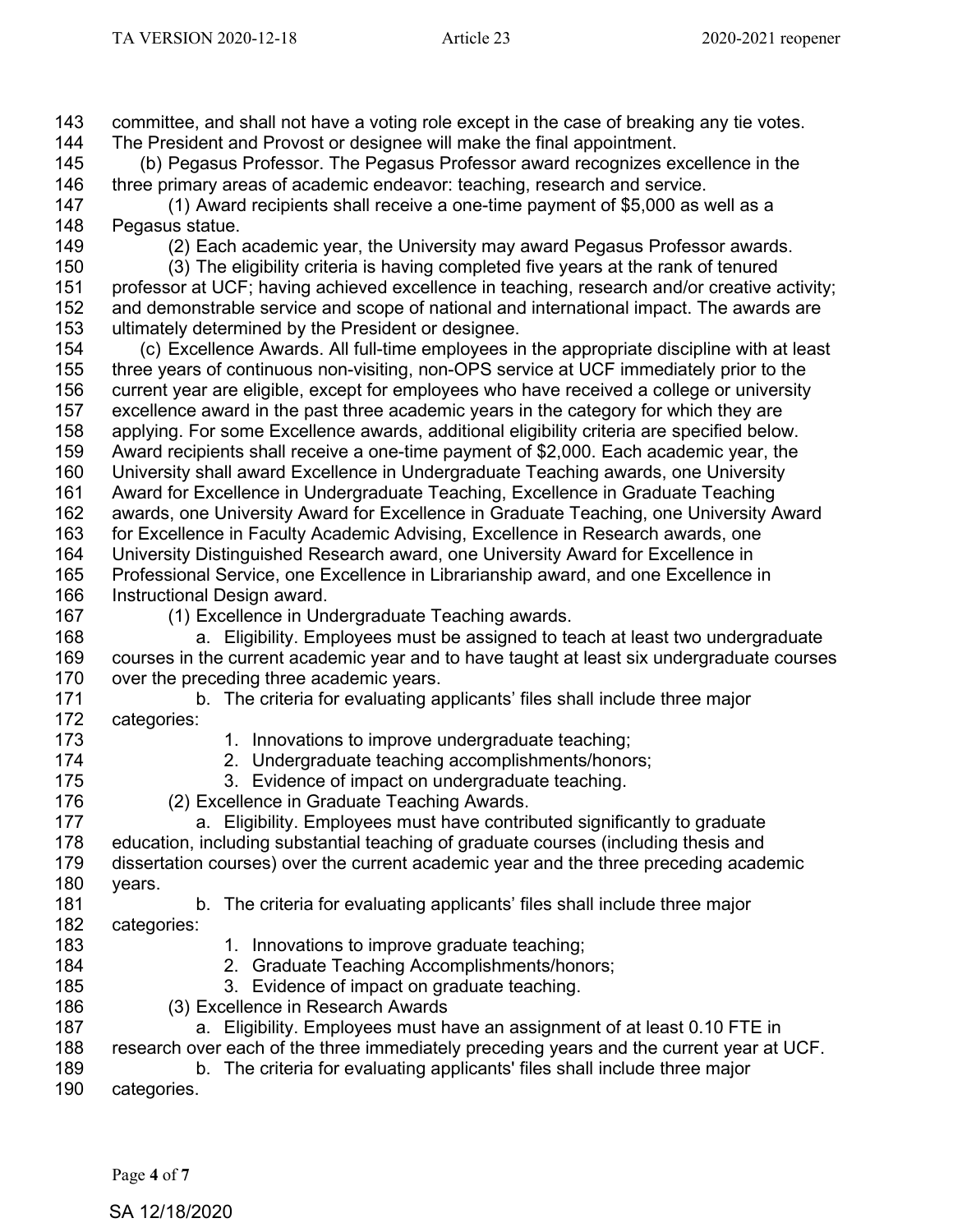| 191 | 1. cumulative value and impact of research efforts at UCF within the                          |
|-----|-----------------------------------------------------------------------------------------------|
| 192 | discipline and to society;                                                                    |
| 193 | 2. Recognition of research impact by the individual's peers in the same or in                 |
| 194 | related disciplines;                                                                          |
| 195 | 3. Publication/dissemination and presentation of research results.                            |
| 196 | (4) Excellence in Faculty Academic Advising.                                                  |
| 197 | a. Eligibility. All employees who currently advise and who have advised                       |
| 198 | undergraduate students over the preceding three academic years are eligible.                  |
| 199 | b. The criteria for evaluating applicants' files shall include three major categories:        |
| 200 | 1. Evidence of extra effort to improve advising;                                              |
| 201 | 2. Evidence that students have been sensitively and appropriately informed                    |
| 202 | and guided concerning career choices and academic opportunities;                              |
| 203 | 3. Evidence that the nominee serves as a role model in the pursuit of                         |
| 204 | learning.                                                                                     |
| 205 | (5) University Awards for Excellence in Professional Service.                                 |
| 206 | a. Eligibility. Employees who are assigned an FTE of 0.10 for professional                    |
| 207 | service duties over the current year and for each of the three preceding academic years are   |
| 208 | eligible.                                                                                     |
| 209 | b. The criteria for evaluating applicants' files shall include three major                    |
| 210 | categories:                                                                                   |
| 211 | 1. Evidence of effectiveness in service to the university by highlighting                     |
| 212 | leadership contributions;                                                                     |
| 213 | 2. Evidence of significant accomplishment in professional organizations in                    |
| 214 | the nominee's discipline;                                                                     |
| 215 | Evidence of recognition for outreach activities, service, and leadership<br>3.                |
| 216 | contributions to community organizations.                                                     |
| 217 | (6) Excellence in Librarianship.                                                              |
| 218 | a. Eligibility. Employees who have served at UCF as a librarian on a permanent                |
| 219 | line for the current year and at least the three years immediately preceding the current year |
| 220 | are eligible.                                                                                 |
| 221 | b. The criteria for evaluating applicant's files shall include two major categories:          |
| 222 | 1. Evidence of extra effort to improve library services and collections;                      |
| 223 | Evidence of a sustained period of excellence in the library profession.<br>2.                 |
| 224 | (7) Excellence in Instructional Design.                                                       |
| 225 | a. Eligibility. Must be an instructional designer on a non-visiting, non-OPS 12-              |
| 226 | month contract at the time of nomination and over the three preceding academic years.         |
| 227 | b. The criteria for evaluating applicant's files shall include two major categories:          |
| 228 | 1. Innovative contributions to UCF and/or the ID field;                                       |
| 229 | 2. Evidence of outstanding effort to promote quality of online instruction and                |
| 230 | improve relationships with faculty members at UCF.                                            |
| 231 | (8) Recommendations for these awards are made by various committees and are                   |
| 232 | ultimately determined by the President or designee.                                           |
| 233 |                                                                                               |
| 234 | <b>Salary Increases for Employees Funded by Contracts and Grants.</b><br>23.6                 |
| 235 | (a) Employees on contracts or grants shall receive salary increases equivalent to similar     |
| 236 | employees on Education and General (E&G) funding, provided that such salary increases         |
| 237 | are permitted by the terms of the contract or grant and adequate funds are available for this |
| 238 | purpose in the contract or grant. In the event such salary increases are not permitted by the |
|     |                                                                                               |
|     |                                                                                               |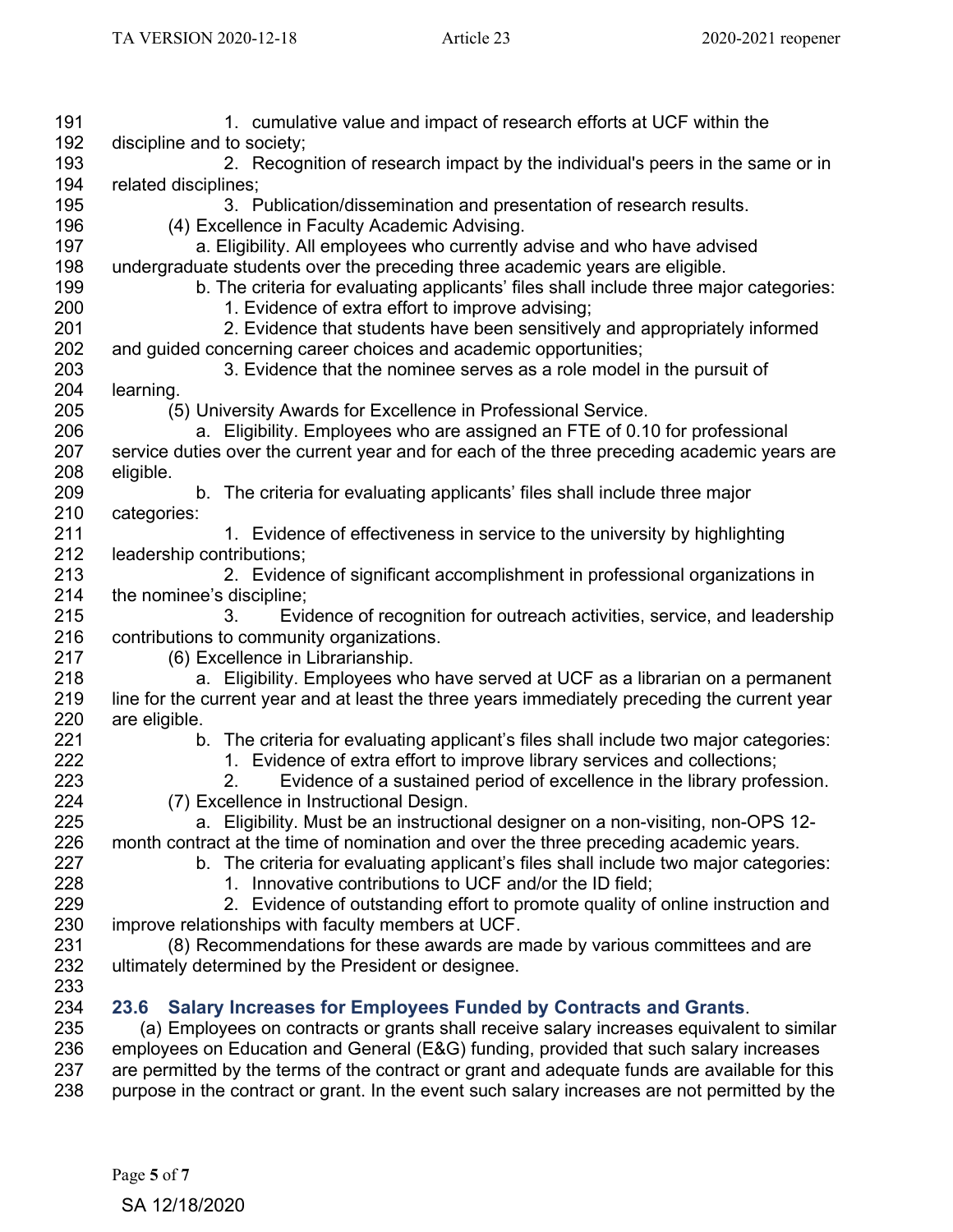terms of the contract or grant, or in the event adequate funds are not provided, the

240 University's representative shall seek to have the contract or grant modified to permit or 241 fund such increases. 241 fund such increases.<br>242 (b) Nothing conta

 (b) Nothing contained herein shall prevent employees whose salaries are funded by grant agencies from being allotted raises higher than those provided in this Agreement if such increases are provided by the granting agency. 

 **23.7 Administrative Discretion Increases**. From the date of ratification of this document, through August 31, 2021, the University may provide Administrative Discretion Increases up to one and one-half percent (1.5%) of the total salary rate of employees who were in an employment relationship with the University on May 6, 2020. Any Administrative Discretion Increase provided to contract and grant (C&G) employees, any court-ordered or court-approved salary increase, any prevailing wage adjustment for the purpose of 252 qualifying for immigration status, or any salary increase to settle a legitimate, broad-based<br>253 employment dispute shall not be subiect to the terms and limitations of this Section. employment dispute shall not be subject to the terms and limitations of this Section.

 (a) The University may provide Administrative Discretion Increases for verified written offers of outside employment, special achievements, merit, compression and inversion, equity and market equity considerations, and similar special situations to employees in the 257 bargaining unit.<br>258 (b) Administ

 (b) Administrative Discretionary Increases for verified written offers of outside employment shall not be subject to the one and one-half percent (1.5%) salary rate limitation.

 (c) UFF Notification. At least 14 days prior to the effective date of any such increase, the University shall provide to the UFF a written notification of the increase which states the name of the employee, the rank and discipline of the employee, the amount of the increase, and the reason for the increase.

 (d) The University's ability to provide Administrative Discretion Increases shall expire August 31, 2021, and shall not become part of the status quo. 

 **23.8 Report to Employees**. All employees shall receive notice of their salary increases prior to implementation.

## **23.9 Type of Payment for Assigned Duties**.

(a) Duties and responsibilities assigned by the University to an employee that do not exceed the available established FTE for the position shall be compensated through the payment of salary, not Other Personal Services (OPS) wages.

 (b) Duties and responsibilities assigned by the University to an employee that are in addition to the available established FTE for the position shall be compensated through OPS wages, not salary.

 **23.10 Twelve-Month Payment Option**. The parties agree that a twelve-month payment option for 9-month employees shall be offered each year during an annual open enrollment period from April 1 to June 30. If chosen by the employee, this payment option shall become effective for one year starting with the first full pay period beginning after August 8. The plan shall allow for employees to select a fixed savings amount to be deducted from each of the nineteen full bi-weekly paychecks received during the Fall and Spring semesters with a change in that amount to account for those paychecks from which double premiums are deducted. The total savings shall be returned to the employee in equal